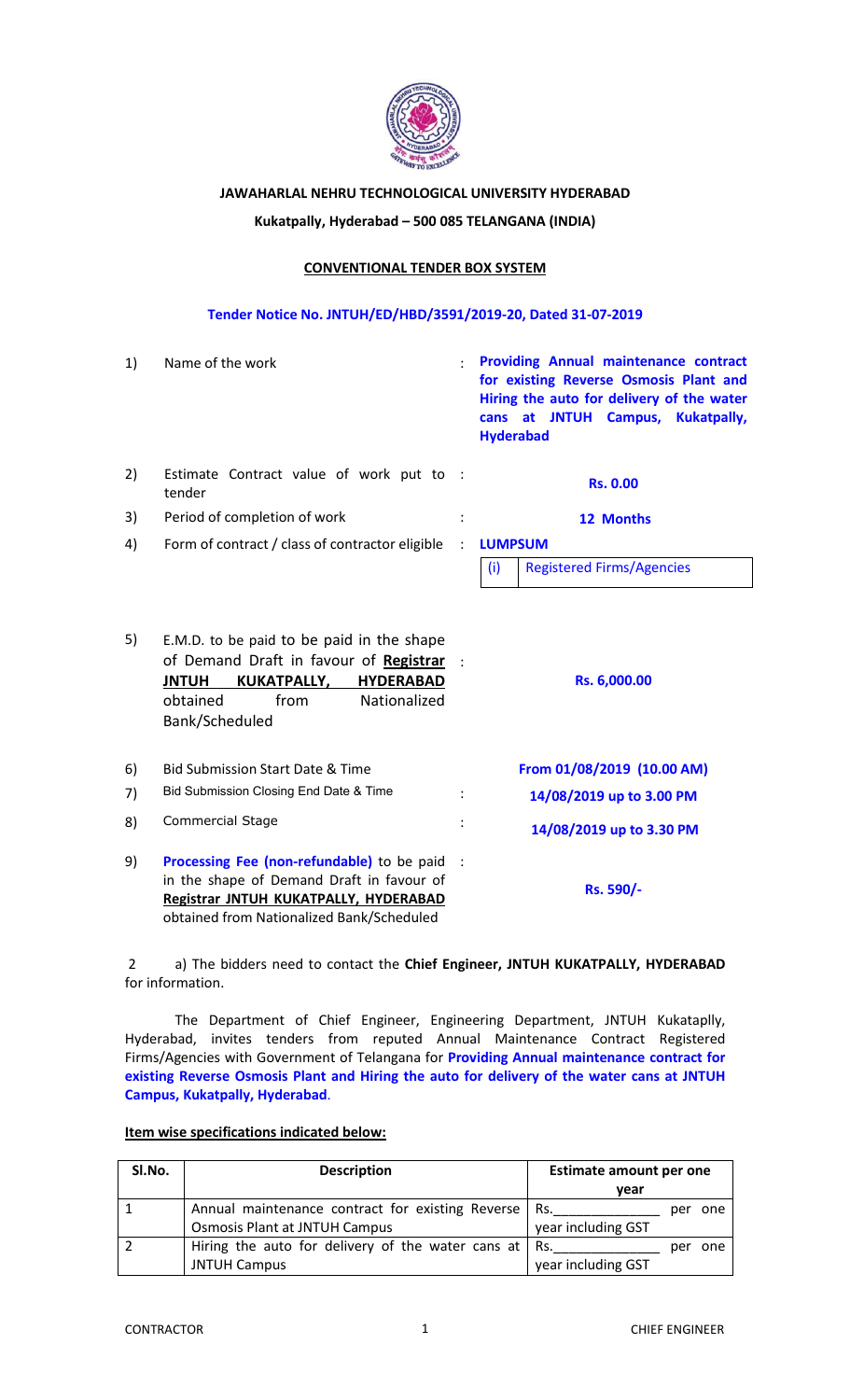# **SCOPE OF WORK:**

i. The Scope of work includes to check the performance of 1000 Lph RO System and submit a report after every visit. The scope includes: unit checkup and general cleaning, chemical cleaning of Membranes, replacement of membrane, as per requirement. The water is to be filtered and stored in storage water tanks. The filtered water is to be filled in the 20 Liters water cans for supply to designated places.

ii. The bidder should deploy skilled operators for daily operations and maintenance of the RO Plants, in two shifts.

iii. Every day the RO plant is to be operated in two shifts, to meet the water requirement of the University. The raw water will be made available from the nearest sump to RO plant.

iv. Quality of the processed water should be maintained as per the drinking water standards of "Indian Standards" i.e. IS: 10500-2012.

v. One Service Engineer should visit the plant twice in a month.

vi. The AMC is for preventive as well as for break down maintenance and includes repair and replacement of the following parts free of charge during the contract period.

- a. All kinds of filters
- b. Pre-filter candle
- c. Panel Board
- d. Carbon
- e. Worn out parts etc.
- f. Membrane
- vii .Supply and fixing of water can caps.
- viii. The regular maintenance includes:

| Works to be carry out        | <b>Frequency</b>                     |
|------------------------------|--------------------------------------|
| Cleaning of all filters      | For every 3 days                     |
| Change of filters            | For every 10 days                    |
| <b>Cleaning of Membranes</b> | For every 6 months                   |
| Water samples to be tested   | For every 10 days (lab reports to be |
|                              | submitted)                           |

For every 3 months Lab reports to be submitted from central laboratory

ix. Repair of the electrical parts and electric motor provided for the RO Plants including replacement of parts and rewinding as and when required.

x. Periodically monitor the incoming and outgoing water pressure through the multimedia filters, Activated carbons filters, UV system, pre filters to the RO units.

xi. Security of the plant and filter water.

xii. Delivery of water cans within the University campus to all the Buildings and floors as per the requirements by engaging suitable vehicle (Auto)/Van, and Delivery boy.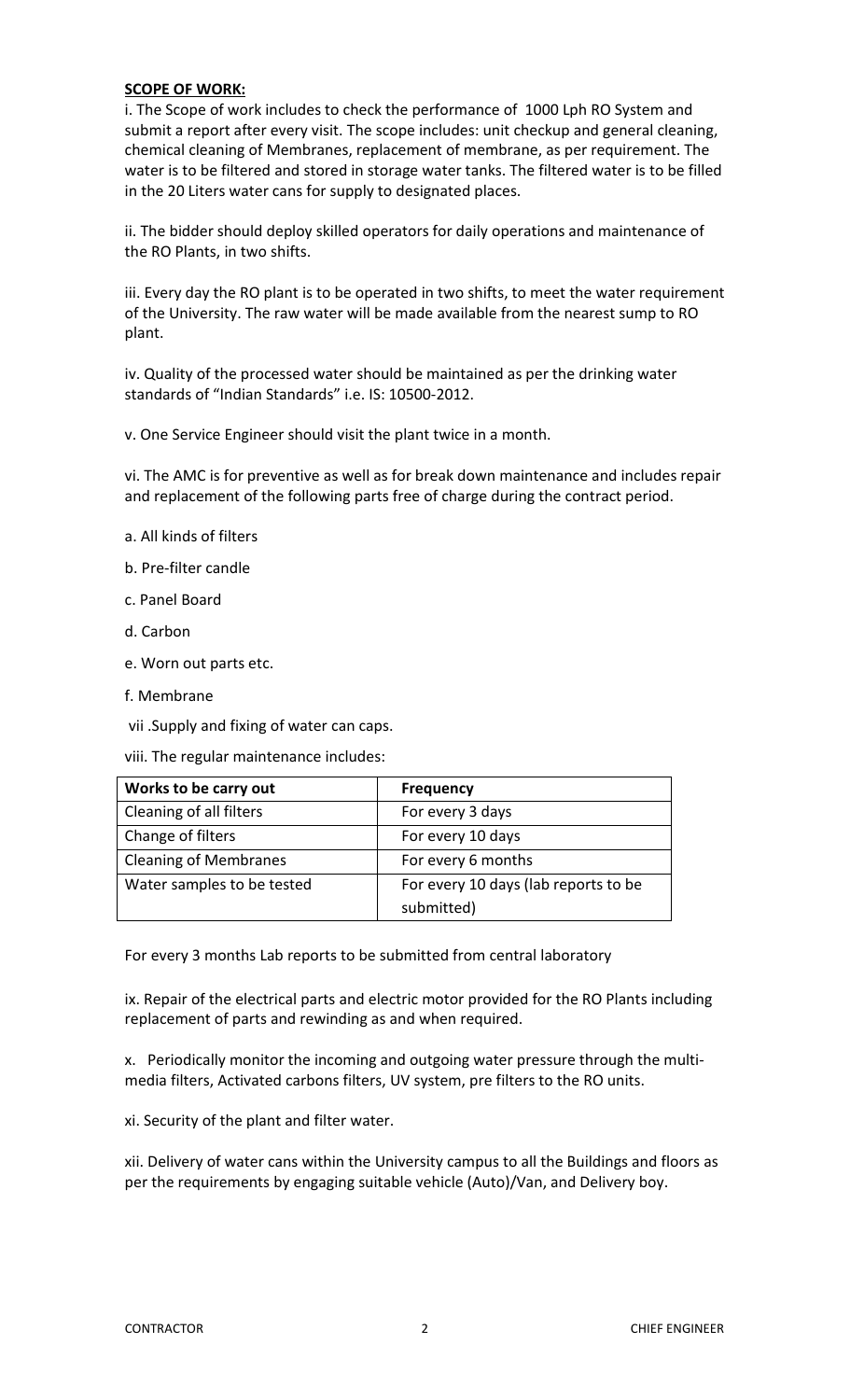# *SPECIAL CONDITIONS:*

- 1. Bidders are required to make a written acknowledgement that their quoted technical Specifications match with the prescribed specifications.
- 2. **Two bid system: Part I –** Technical bid consisting of all technical details wherever applicable. **Part-II** – Financial bid – indicating price for the item mentioned in the technical bid along with commercial terms and conditions.
- 3. The bids are evaluated strictly in terms of the technical specifications desired here in this document, and no improvisation of technical advantages, which might be attributed to any equipment, is not taken into consideration. Only those technical bids which are perfectly matching to the specification issued here are considered for the opening of the financial bid and the lowest of the bids are considered for the award of the purchase order in case if the University desires to procure. Date and Time of opening of the technical bids will be intimated to those firms whose technical bids were found successful.
- 4. **List of current users:** List of current users of the quoted or an equivalent model in India should be provided.
- 5. If you are an authorized Registered Firms/Agencies, please enclose the Registered Firms/Agencies certificate.
- 6. **Registration Nos.:** Firms should mention their GST, PAN registration numbers etc., on the quotations wherever applicable.
- 7. **Agreement:** The supplier has to enter into a purchase agreement with Chief Engineer, Jawaharlal Nehru Technological University Hyderabad. The order will be executed only upon fulfilling the agreement. Copy of the agreement form will be sent along with the Purchase Order.
- 8. The JNTUH Kukatpally, Hyderabad, reserves the right to reject any/ all tender or accept any offer part thereof without giving any reasons. The decisions of the JNTUH Kukatpally, Hyderabad in this matter will be final.
- 9. **Validity of the rates:** The rates quoted must be valid for at least twelve months from the date of the due date of the quotations.
- 10. JNTUH Kukatpally, Hyderabad will not be held responsible for postal/courier delay.
- 11. **Acceptance quotations:** The University reserves the right to reject or partially accept any or all the quotations received without assigning any reason.
- 12. **EMD of Rs. 6,000/- (Rupees Six thousand only) in favour of Registrar, JNTUH Kukatpally** need to be submitted along with the Bid documents in the form of Demand Draft. The balance EMD of the successful bidder, 1.50% of TCV shall be paid at the time of concluding Agreement.
- 13. **Processing Fee (non-refundable) of Rs. 590.00 (Rupees Five hundred Ninety only) in favour of Registrar, JNTUH Kukatpally** need to be submitted along with the Bid documents in the form of Demand Draft.
- 14. **Payment will be done only after satisfactory Maintenance contract upon the satisfactory.**
- 15. *No advance payment will be made.*
- 16. **The other terms & conditions:** Will be as per JNTUH Kukatpally, Hyderabad purchase procedure.
- 17. **Earnest Money Deposit:** The balance EMD of the successful bidder, 1.50% of ECV / TCV whichever is higher shall be paid at the time of concluding Agreement.
- 18. Arbitration: Any dispute arising out of this contract shall be referred to the JNTUH Kukatpally, Hyderabad, and if either of the parties hereto is dissatisfied with the decision, the dispute shall be referred to the decision of the Arbitrator, who should be acceptable to both the parties, to be appointed by the Vice-Chancellor of the University. The decision of such Arbitrator shall be final and binding on both the parties. All disputes are to be settled within the jurisdiction of Hyderabad courts.

# 19. The tender should be addressed to *The Chief Engineer, Engineering Department, JNTUH, Kukatpally, Hyderabad – 500085.*

Clarifications if any may be sought from the undersigned **only** through our email chiefengineerjntuh@gmail.com before submission of the bids. No telephonic queries/personal visits will be entertained.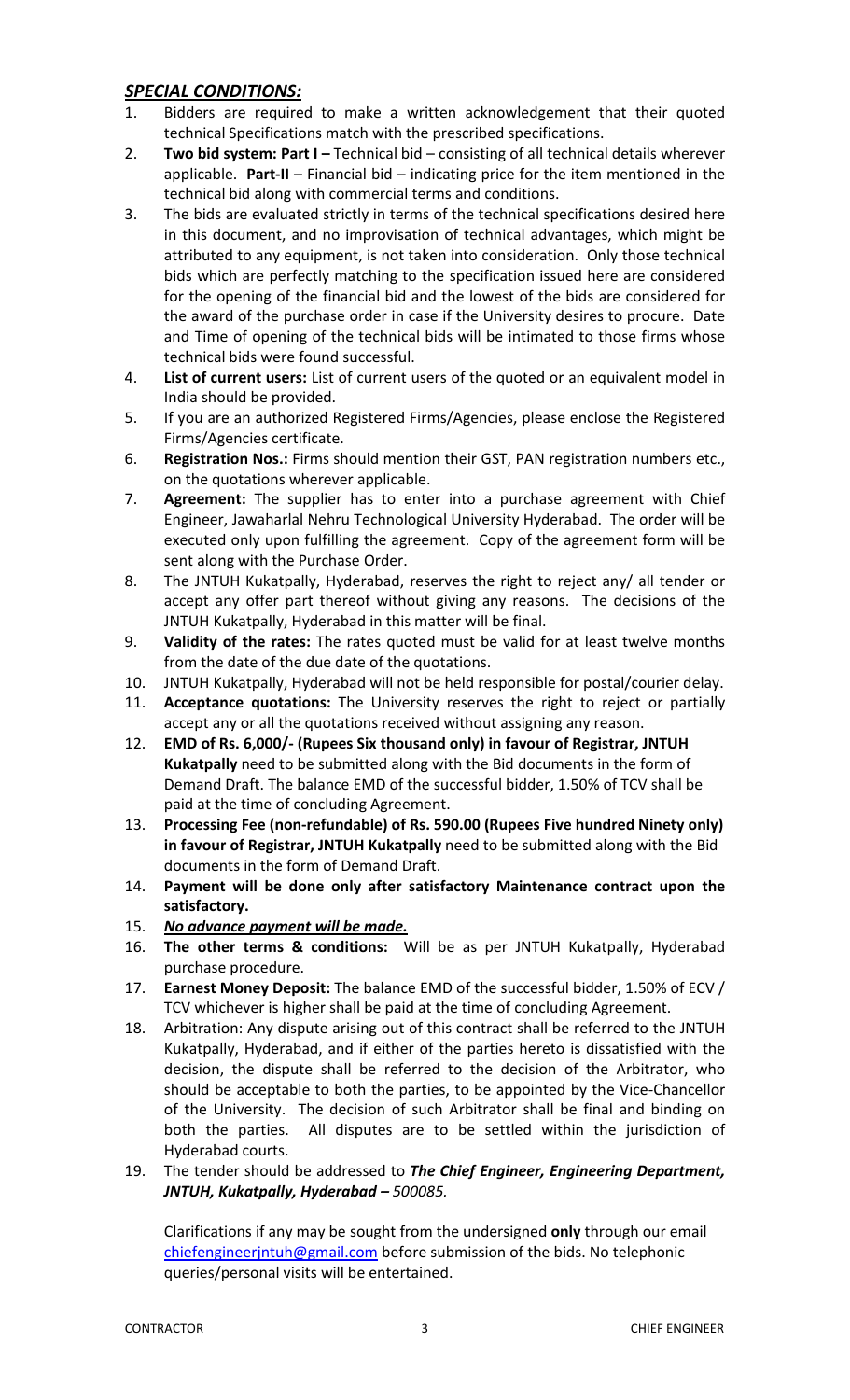**Dr. B. DEAN KUMAR Chief Engineer, Engineering Department, JNTUH Kukatpally, Hyderabad – 500085 Telangana State, India. Tel: +919652444421 chiefengineerjntuh@gmail.com**

#### **C. SUBMISSION OF TENDERS**

#### **1. Submission of Tenders:**

- 17.1 The bidders who are desirous of participating in conventional box tender shall submit their technical bids, price bids etc.,
- 17.2 The tenderer shall invariably furnish the original DD of the processing fee to the tender inviting authority before opening technical bids. Department will not take any responsibility for any delay or non-receipt. Failure to furnish the original DD before Price bid opening will entail rejection of bid and blacklisting.

#### **2. Last date / time for Submission of the Tenders.**

- 2.1 Tenders must be submitted not later than the date and time specified in tender notice. In the event of the specified date / time for the submission of bids declared as holiday, the bids will be received on the next working day.
- 2.2 The Chief Engineer may extend the dates for issue and receipt of Tenders by issuing an amendment in which case all rights and obligations of the Chief Engineer and the Tenderers will remain same as previously.

### **3. Late Tenders.**

3.1 Any Tender received after the last date / time prescribed in tender notice will be summarily rejected.

#### **4. Modification to the Tender.**

4.1 No Tender shall be modified after the last date /time of submission of Tenders.

#### **E. TENDER OPENING AND EVALUATION**

# **5. Tender opening**

5.1 The tenderers or their authorized representatives can be present at the time of opening of the tenders. Either the tenderer himself or one of his representative with proper authorization only will be allowed at the time of tender opening. If any of the tenderer is not present at the time of opening of tenders, the tender opening authority will, on opening the tender of the absentee tenderer, reads out and record the deficiencies if any, which shall be binding on the tenderer.

#### **6. Examination of technical Bids and Determination of Responsiveness**

- 6.1 The Chief Engineer will evaluate whether each Tenderer is satisfying the eligibility criteria prescribed in the tender document and declares them as a qualified Tenderer.
- 6.2 If the technical bid of a Tenderer is not satisfying any of the eligibility criteria it will be rejected by the Chief Engineer. However, the tender accepting authority detects any error in the evaluation of Tenders by Chief Engineer, the tender accepting authority while returning the tenders may direct the Chief Engineer or Chief Engineer as the case may be, to re-evaluate the tenders.
- 6.3 If any alteration is made by the tenderer in the tender documents, the conditions of the contract, the drawings, specifications or statements / formats or quantities the tender will be rejected.

# **7. Price Bid Opening:**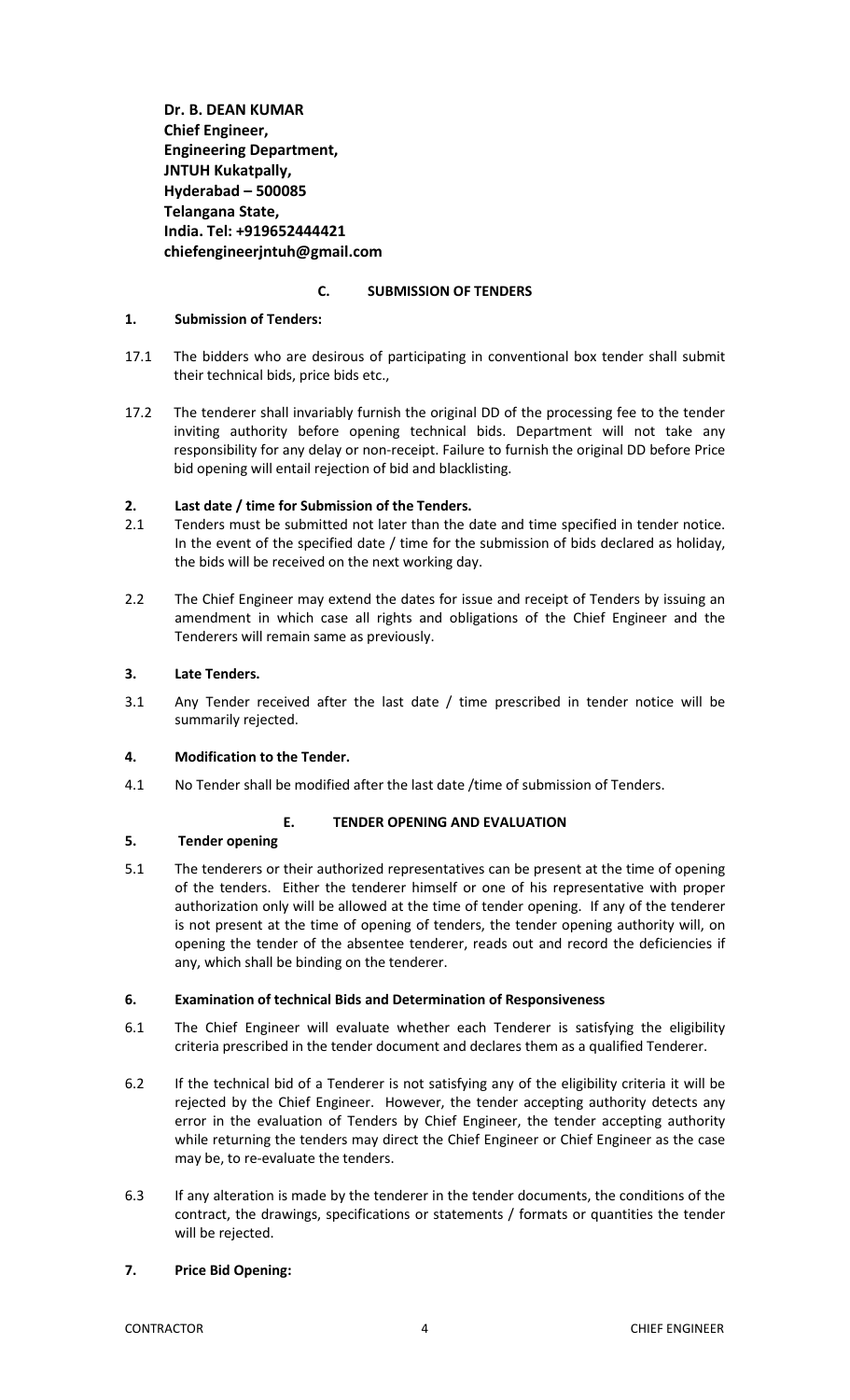- 7.1 Only the Price Bids of qualified Tenderers who's technical Bids are found satisfying the eligibility criteria shall be opened in the presence of the qualified Tenderers or their authorized representatives present on the date and time fixed. The bid offers are read out and minutes recorded and the signatures of the Tenderers present are taken in the minutes.
- 7.2 The Price Bid of the Unqualified Tenderers will not be opened and thereafter E.M.D. will be returned to the tenderers.
- 7.3 Tenders shall be scrutinized in accordance with the conditions stipulated in the Tender document. In case of any discrepancy of non-adherence Conditions the Tender accepting authority shall communicate the same which will be binding both on the tender Opening authority and the Tenderer. In case of any ambiguity, the decision taken by the Tender Accepting Authority on tenders shall be final.

# **8. Evaluation and Comparison of Price Bids**

- 8.1 The Chief Engineer will evaluate and compare the price bids of all the qualified Tenderers.
- 8.2 Negotiations at any level are strictly prohibited. However, good gesture rebate, if offered by the lowest tenderer prior to finalization of tenders may be accepted by the tender accepting authority.
- 8.3 Selection of Tenderer among the lowest & equally quoted tenderers will be in the following orders:
	- a) The tenderer whose bid capacity is higher will be selected.
	- b) In case the bid capacity is also same the tenderer whose annual turnover is more will be preferred.
	- c) Even if the criteria incidentally become the same, the turnover on similar works and thereafter machinery available for the work and then the clean track record will be considered for selection.

#### **9. Discrepancy in Tender percentage quoted.**

9.1 In case of any discrepancy between the overall tender percentage quoted in words and figures, the percentage quoted in words shall prevail. In case the tenderer has quoted overall tender percentage only in words and not in figures or vice versa, such tender shall be treated as incomplete and rejected.

#### **10. Process to be Confidential.**

- 10.1 Information relating to the examination, clarification, evaluation and comparison of Tenders and recommendations for the award of a contract shall not be disclosed to Tenderers or any other persons not officially concerned with such process until the award to the successful Tenderer has been announced by the tender accepting authority. Any effort by a Tenderer to influence the processing of Tenders or award decisions may result in the rejection of his Tender.
- 10.2 No Tenderer shall contact the Chief Engineer any authority concerned with finalization of tenders on any matter relating to its Tender from the time of the Tender opening to the time the Contract is awarded. If the Tenderer wishes to bring additional information to the notice of the Chief Engineer, it should do so in writing.
- 10.3 Before recommending / accepting the tender, the tender recommending / accepting authority shall verify the correctness of certificates submitted to meet the eligibility criteria and specifically experience. The authenticated agreements of previous works executed by the lowest tenderer shall be called for.

# **11. Award Criteria**

#### **F. AWARD OF CONTRACT**

11.1 The Chief Engineer will award or recommend to the competent tender accepting authority for award of the contract to the Tenderer who is found technically qualified as per the Tender conditions and whose price bid is lowest.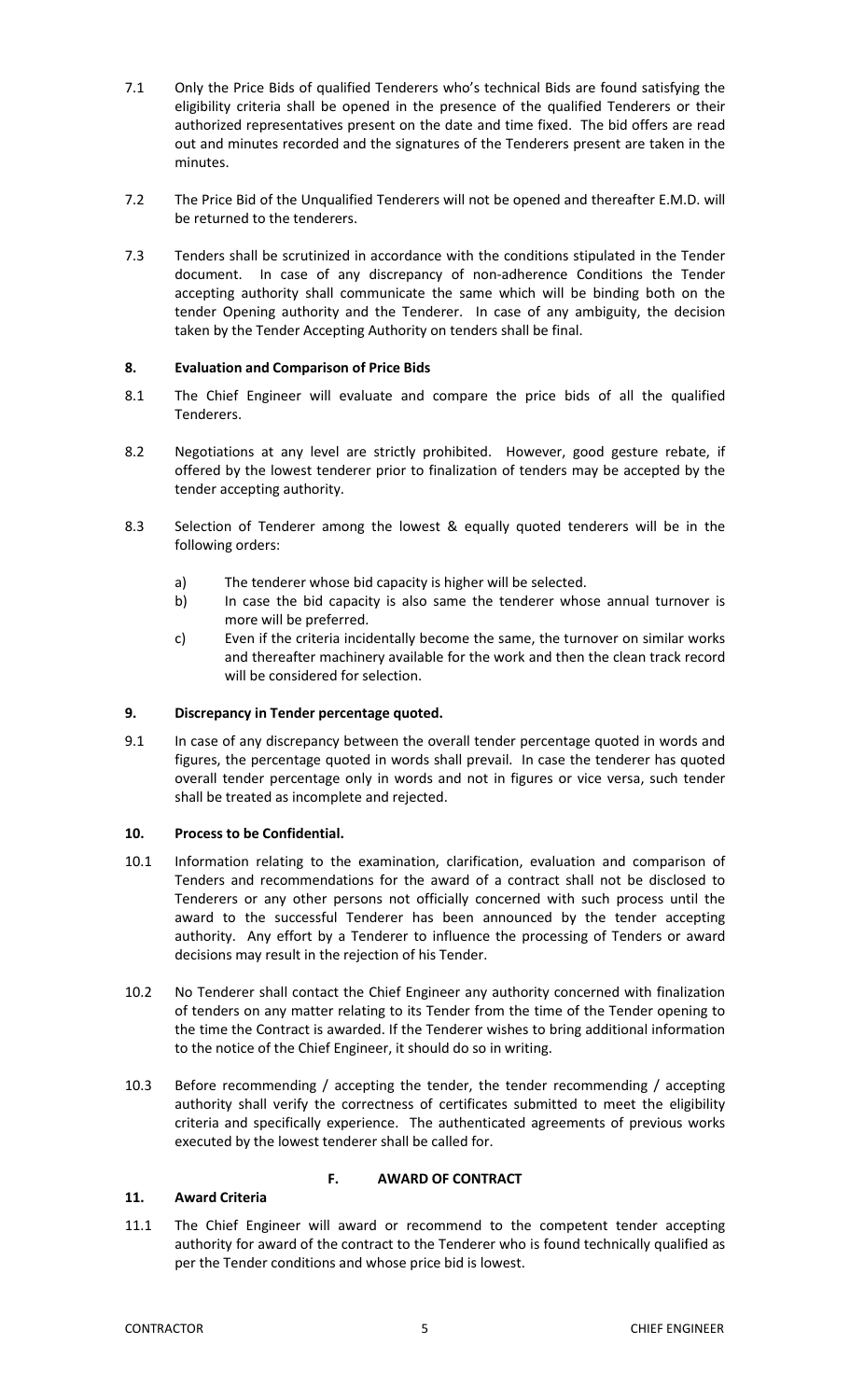11.2 The tender accepting authority reserves the right to accept or reject any Tender or all tenders and to cancel the Tendering process, at any time prior to the award of Contract, without thereby incurring any liability to the affected Tenderer or Tenderers or any obligation to inform the affected Tenderer or Tenderers of the reasons for such action.

### **12. Notification of Award and Signing of Agreement.**

- 12.1 The Tenderer whose Tender has been accepted will be notified of the award of the work by the Chief Engineer, prior to expiration of the Tender validity period by registered letter. This letter (hereinafter and in the Conditions of Contract called "Letter of Acceptance") will indicate the sum that the Government will pay the Contractor in consideration of the execution, completion, and maintenance of the Works by the Contractor as prescribed by the Contract (hereinafter and in the Contract called the "Contract Amount").
- 12.2 When a tender is to be accepted the concerned tenderer shall attend the office of the Chief Engineer concerned on the date fixed in the Letter of acceptance. Upon intimation being given by the Chief Engineer, of acceptance of his tender, the tenderers shall make payment of the balance E.M.D., and additional security deposit wherever needed by way of Demand Draft or unconditional and irrevocable Bank Guarantee obtained from a Nationalized with a validity period of months, and sign an agreement in the form prescribed by the department for the due fulfillment of the contract. Failure to attend the Chief Engineer's office on the date fixed, in the written intimation, to enter into the required agreement shall entail forfeiture of the Earnest Money deposited. The written agreement to be entered into between the contractor and the Government shall be the foundation of the rights and obligations of both the parties and the contract shall not be deemed to be complete until the agreement has first been signed by the contractor and then by the proper officer authorized to enter into contract on behalf of the Government.
- 12.3 The successful tenderer has to sign an agreement within a period of 15 days from the date of receipt of communication of acceptance of his tender. On failure to do so his tender will be cancelled duly forfeiting the E.M.D., paid by him without issuing any further notice and action will be initiated for black listing the tenderer.

# **13. Corrupt or Fraudulent Practices**

- 13.1 The Government requires that the bidders / suppliers / contractors under Government financed contracts, observe the highest standard of ethics during the procurement and execution of such contracts. In pursuance of this policy, the Government
	- (a) define for the purposes of the provision, the terms set forth below as follows:
	- (i) "corrupt practices" means the offering, giving, receiving or soliciting of anything of value to influence the action of a Government official in procurement process or in contract execution: and
	- (ii) "fraudulent practice" means a misrepresentation of facts in order to influence a procurement process or the execution of a contract to the detriment of the Government and includes collusive practice among Tenderers (prior to or after Tender submission) designed to establish in Tender prices at artificial noncompetitive levels and to deprive the Government of the benefits of free and open competition.
	- (b) Will reject a proposal for award if it determines that the Tenderer recommended for award has engaged in corrupt or fraudulent practices in competing for the contract in question.
	- (c) Will blacklist / or debar a firm, either indefinitely or for a stated period of time, if at any time determines that the firm has engaged in corrupt or fraudulent practices in competing for, or in executing a Government Contract.
	- (d) Furthermore, Tenderers shall be aware of the provisions stated in the General Conditions of Contract.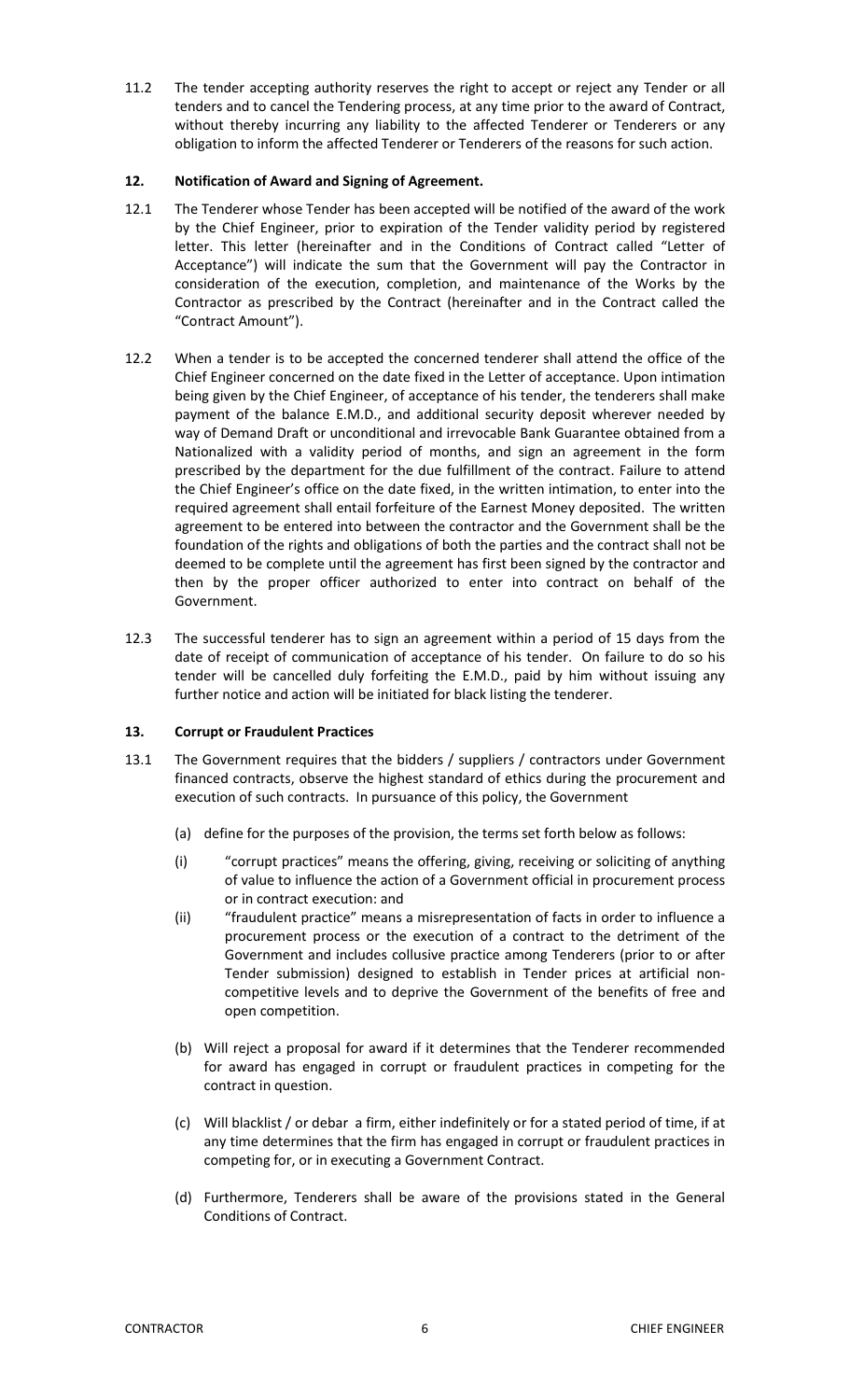#### **FORMS OF TENDER QUALIFICATION INFORMATION Annexure –I CHECKLIST TO ACCOMPANY THE TENDER**

| S.No           | <b>Description</b>                                                                                                                                                                                       | Submitted in<br>Cover 'A' | Page No.<br>(see Note<br>below) |
|----------------|----------------------------------------------------------------------------------------------------------------------------------------------------------------------------------------------------------|---------------------------|---------------------------------|
| 1              | 2                                                                                                                                                                                                        | 3                         | 4                               |
| 1              | Copy of Contractors valid Registered Firm/Agencies                                                                                                                                                       | Yes / No                  |                                 |
| $\overline{2}$ | Copy of PAN Card                                                                                                                                                                                         | Yes / No                  |                                 |
| 3              | Copy of Latest I T returns                                                                                                                                                                               | Yes / No                  |                                 |
| 4              | Copy of Telangana state GST Registration                                                                                                                                                                 | Yes / No                  |                                 |
| 5              | Copy of Latest GST returns                                                                                                                                                                               | Yes / No                  |                                 |
| 6              | Information of Litigation history in Statement VII                                                                                                                                                       | Yes / No                  |                                 |
| $\overline{7}$ | Processing Fee of original demand drafts should submit to the<br>Chief Engineer, JNTUH, Kukatpally, Hyderabad on or before<br>opening the Price Bid. Failing which the tender will not be<br>considered. | Yes / No                  |                                 |
| 8              | E.M.D. to be paid online and Processing fee in shape of Demand<br>Draft drawn in favour of Registrar JNTUH KUKATPALLY,<br><b>HYDERABAD</b> any Scheduled Bank                                            | Yes / No                  |                                 |
| 9              | Any other documents                                                                                                                                                                                      | optional                  |                                 |

#### **Notes:-**

- 1. All the statements copies of the certificates, documents etc., enclosed to the Technical bid shall be given page numbers on the right corner of each certificate, which will be indicated in column (4) against each item. The statements furnished shall be in the formats appended to the tender document.
- 2. The information shall be filled-in by the Tenderer in the checklist and shall be enclosed to the Technical bid for the purposes of verification as well as evaluation of the tenderer's Compliance to the qualification criteria as provided in the Tender document. All the Certificates, documents, statements as per check-list shall be submitted by the tenderer in sealed Cover "A".

# **DECLARATION**

I / WE ………………………………………………………………. have gone through carefully all the Tender conditions and solemnly declare that I / we will abide by any penal action such as disqualification or black listing or determination of contract or any other action deemed fit, taken by, the Department against us, if it is found that the statements, documents, certificates produced by us are false / fabricated.

I / WE hereby declare that, I / WE have not been blacklisted / debarred / Suspended / demoted in any department in Telangana/ Andhra Pradesh or in any State due to any reasons.

# **Signature of the Tenderer**

# **STATEMENT - VII**

Information on litigation history in which Tenderer is the Petitioner.

| S.<br>No | Case No. /<br>Year | Court<br>where<br>filed. | Subject Matter /<br>Prayer in the case. | Respondents<br>i.e., $SE / CE$ | Present Stage. |
|----------|--------------------|--------------------------|-----------------------------------------|--------------------------------|----------------|
|          |                    |                          |                                         |                                |                |
|          |                    |                          |                                         |                                |                |

### **Signature of the Tenderer**